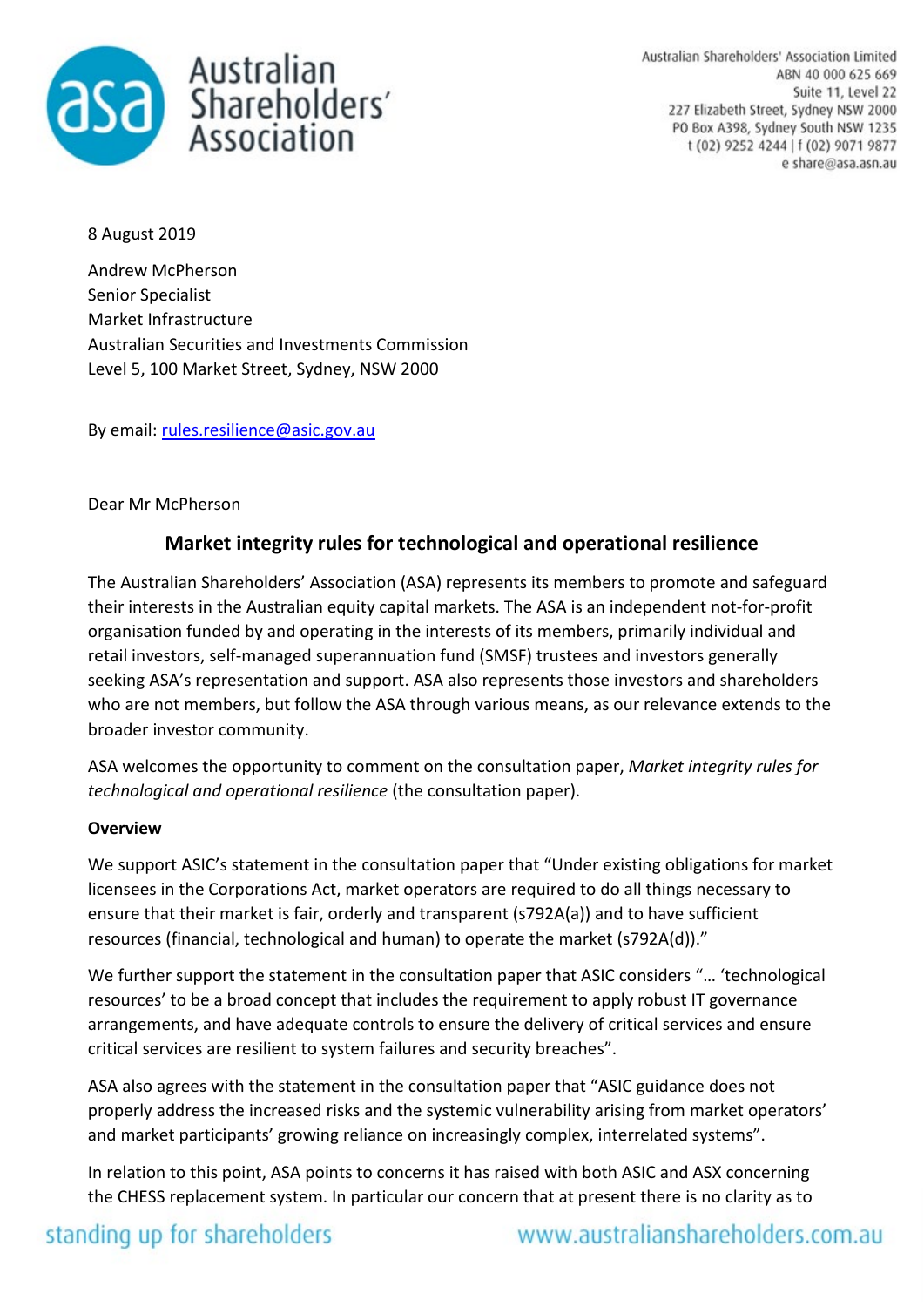the vision for the Australian market that ASX believes the CHESS Replacement Project will achieve. The current consultation approach embeds a fragmented view of the objectives of the CHESS Replacement Project, so that it remains unclear to market participants what the post trade settlement market environment (and associated matters) will look like once CHESS is replaced. In turn, this means that market participants cannot ensure that they have adequate risk management systems in place to deal with the new, complex, interrelated system. Yet this is the very issue that the consultation paper seeks to address.

The consultation paper sets out proposals to ensure consistency in approach between market operators and market participants in meeting their general obligations in relation to risk management, in order to secure market integrity. However, the challenge for market participants is to establish how to meet these obligations without clarity as to the market operator's vision of the market post-CHESS replacement and consequent impact on market participants. The capacity for market participants to undertake a review of their existing arrangements to determine whether any additional arrangements need to be put in place to ensure compliance with the proposed rules set out in the consultation paper is therefore difficult to achieve in these circumstances.

### **Critical systems**

The consultation paper is clear that:

A market operator's or market participant's system is considered a 'critical system' if, in the event the system fails to operate effectively, it would be likely to) cause significant disruption to their operations or materially affect provision of their services.

and that critical systems include:

for market participants—that deliver or support order acceptance, routing and entry, clearing and settlement of transactions, payments and deliveries of financial products and funds, accounting for or reconciling client money, trust accounts, financial products and funds, confirmations and regulatory data reporting. Critical systems are client or market facing and exclude systems, functions, infrastructure and processes which are non-essential to the operation of the market or a market participant's capacity to deliver market services to its clients.

Therefore, while ASA supports the proposals in the paper to:

- introduce the definition of 'critical systems' and 'critical systems
- require market participants and market operators to have rules that require them to have in place adequate arrangements for critical systems
- require certain types of arrangements that market participants and market operators should have to ensure the continued reliability of their critical systems
- require testing of such arrangements, and
- have rules that require them to have in place adequate arrangements for change management of critical systems

# standing up for shareholders

## www.australianshareholders.com.au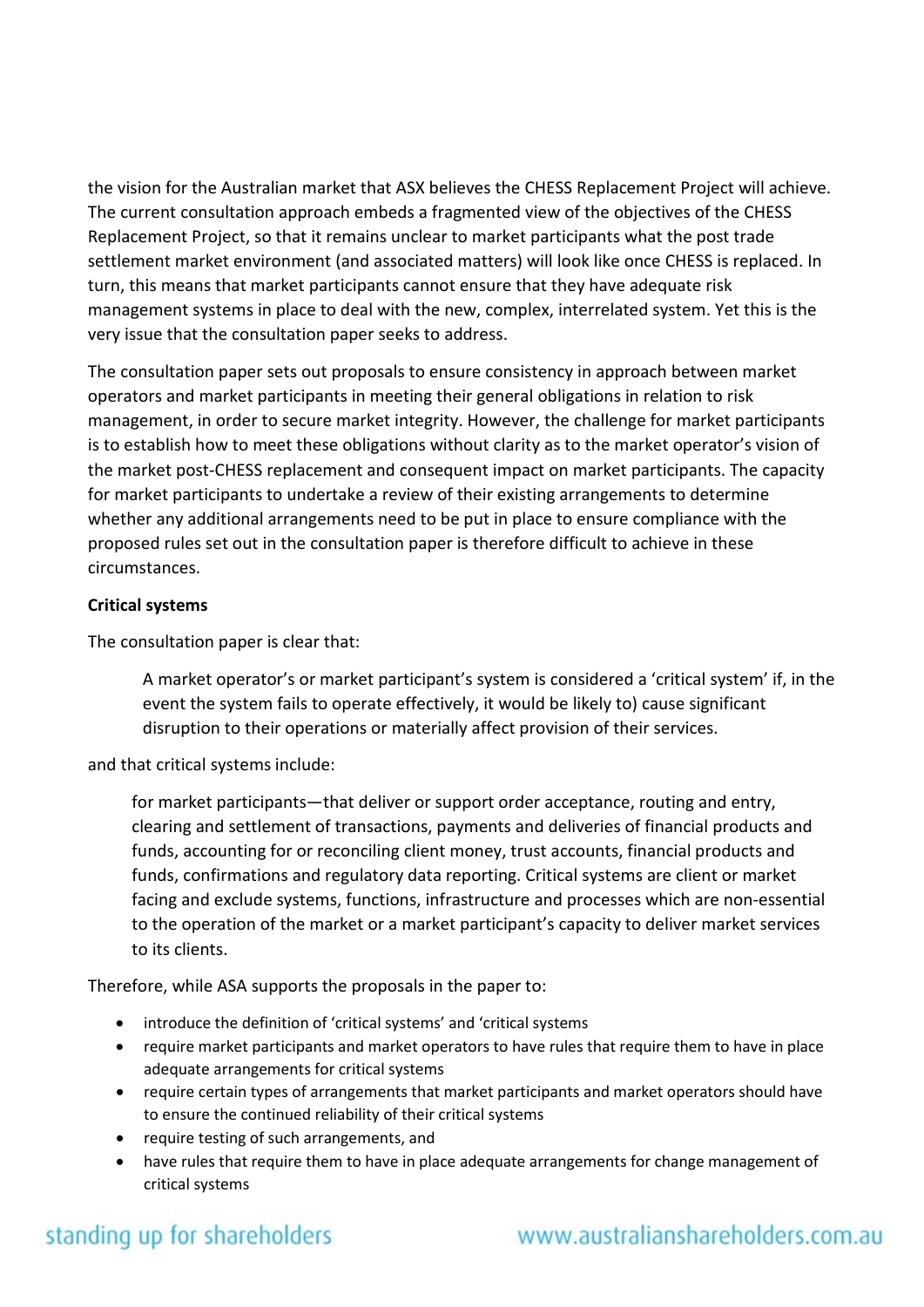we note that until such time as market participants have clarity as to how the post trade settlement market environment (and associated matters) will operate once CHESS has been replaced, it will be difficult for many stakeholders to implement a range of these proposed obligations.

#### **Outsourcing arrangements**

ASA has no comment on this section but leaves it to other parties to provide comment.

### **Risk management — data, cyber security, incident management and business continuity and governance arrangements**

In relation to the risk management of data and cyber security, ASA supports the proposed

- requirement for market operators to notify ASIC of any unauthorised access to or use of their critical systems and market-sensitive, confidential or personal data (and by extension market participants)
- requirement for market operators and participants to have in place incident management and business continuity arrangements as set by rules rather than by guidance
- rule that requires market operators to have governance arrangements and adequate financial, technological and human resources to support all of the arrangements outlined in the consultation paper.

### **Fair access to the market and trading controls**

Given our concerns as outlined above as to the implications of the CHESS replacement project for the post trade settlement market environment and any competition in that market environment, ASA strongly supports the proposed rule for market operators requiring them to provide access to their market and to their associated products, data and services:

- on reasonable commercial terms, and
- on a non-discriminatory basis.

We further support the proposed rule for market operators requiring them to have controls, including automated controls, that enable immediate suspension, limitation or prohibition of the entry by a participant of trading messages ('kill switch') where required for the purposes of ensuring the market is fair, orderly and transparent.

Yours sincerely

Baby

Fiona Balzer Policy & Advocacy Manager

## standing up for shareholders

www.australianshareholders.com.au